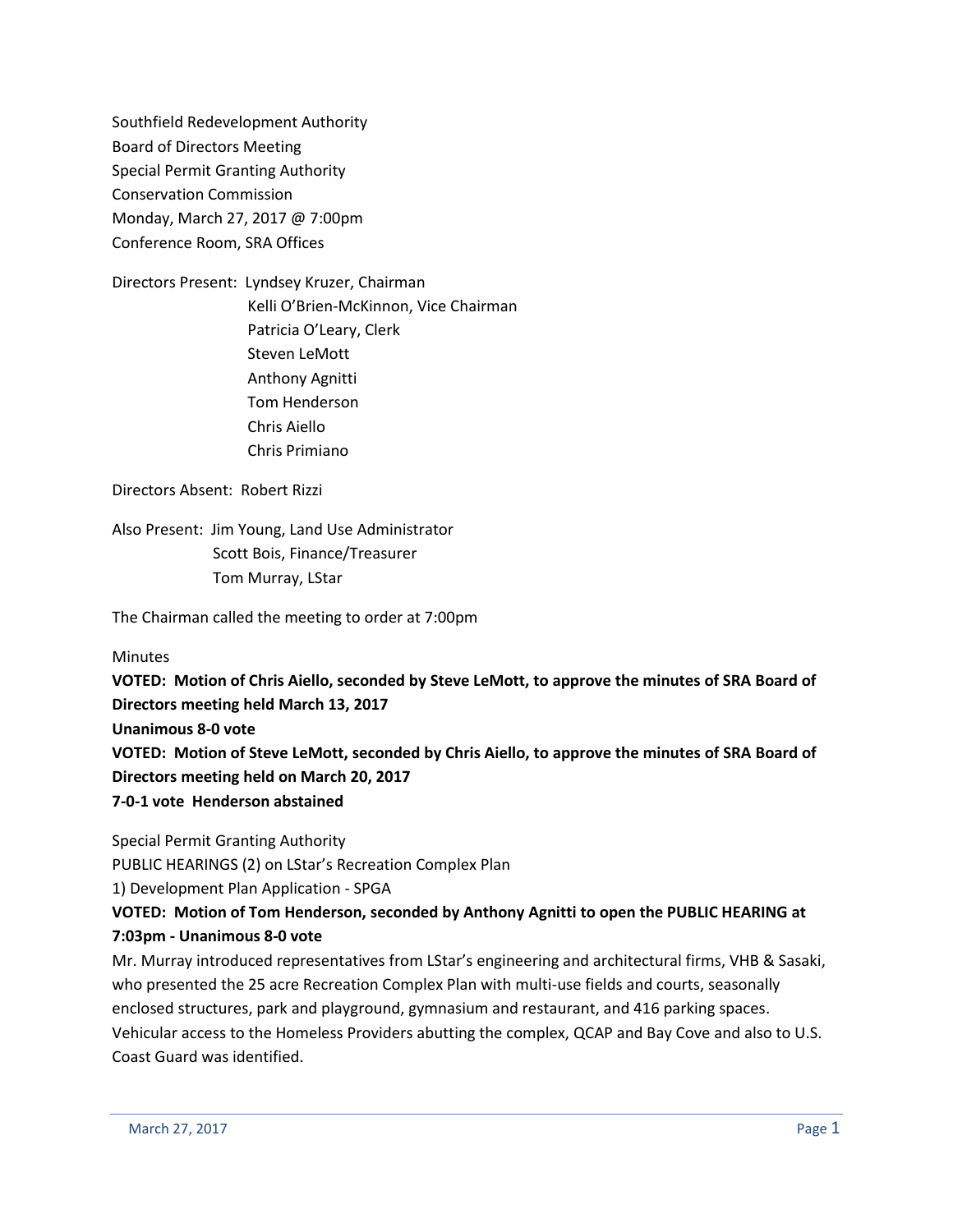Concerns were raised on event overflow parking, driveway widths, turning radius, traffic circulation, snow removal and fire truck access. The Board was informed that parking at the recreation complex was designed to be self-sustaining for daily back to back recreational operations; and that parking for any special event would be the responsibility of the event planners. The presentation continued on the general landscape including parks, lawns, fields, fences, seating areas, and amenities. The Board was informed that maintenance of the site would fall to LStar or its successor.

Mr. Young stated the proposed Development Plan Application was straight forward and consistent with adjacent uses abutting the site.

### PUBLIC COMMENT

Mrs. Parsons, Rockland, was informed, should the need arise, that a snow farm would be established at Union Point if LStar needed to remove snow from the recreation complex in the near future.

**VOTED: Motion of Chris Aiello, seconded by Tom Henderson, to close the PUBLIC HEARING Unanimous 8-0 vote -** Hearing closed at 7:55pm

Board Measure 17-010

**VOTED: Motion of Tom Henderson, seconded by Chris Primiano, that the Special Permit Granting Authority approve, with conditions, the Development Plan Application for the Recreation Complex submitted by LStar Southfield, LLC**

**Unanimous 8-0 vote**

2) Joint Site Plan/Special Permit Application - SPGA

## **VOTED: Motion by Tom Henderson, seconded by Kelli O'Brien, to open the PUBLIC HEARING at 7:56PM - Unanimous 8-0 vote**

Mr. Young stated that a technical review of the joint site plan & special permit application was performed by SRA Staff, Weymouth DPW, Weymouth Fire Dept., Weymouth's Traffic Engineer and CHA Consulting. LStar's response to the review comments were included in the Board's agenda packets. The Board was informed that final revisions to the Recreation Complex Plans were still pending. Waivers were requested for specialty cable lighting and higher mounting heights from the Subdivision Rules & Regs, and for compact parking space dimensions from the Architectural & Urban Design Standards. Discussion ensued on the parking space analysis, zoning districts, Stormwater runoff, utility connections, and the proposed lighting plan for the entire recreation complex project.

Mr. Young indicated Board approval would be conditioned upon 1) delivery of final plans (within two weeks), 2) compact parking limited to 70 spaces (all in one designated area), 3) specialty Bosque lighting limited to the park element only and 4) confirmation that all proposed lighting was in compliance with property line limitations.

Mr. Henderson stated LStar's past due water/sewer and parkway maintenance bills totaled \$124,911. He suggested payment in full be another condition for approval, and further stated that future payments ought to be made in good faith and on time. Other Board members agreed, and asked the Treasurer to provide an accounts receivable report at the second board meeting each month.

**VOTED: Motion of Tom Henderson, seconded Kelli O'Brien-McKinnon, to add Condition #AA to require LStar to pay \$124,911 in outstanding water/sewer and parkway maintenance bills before the**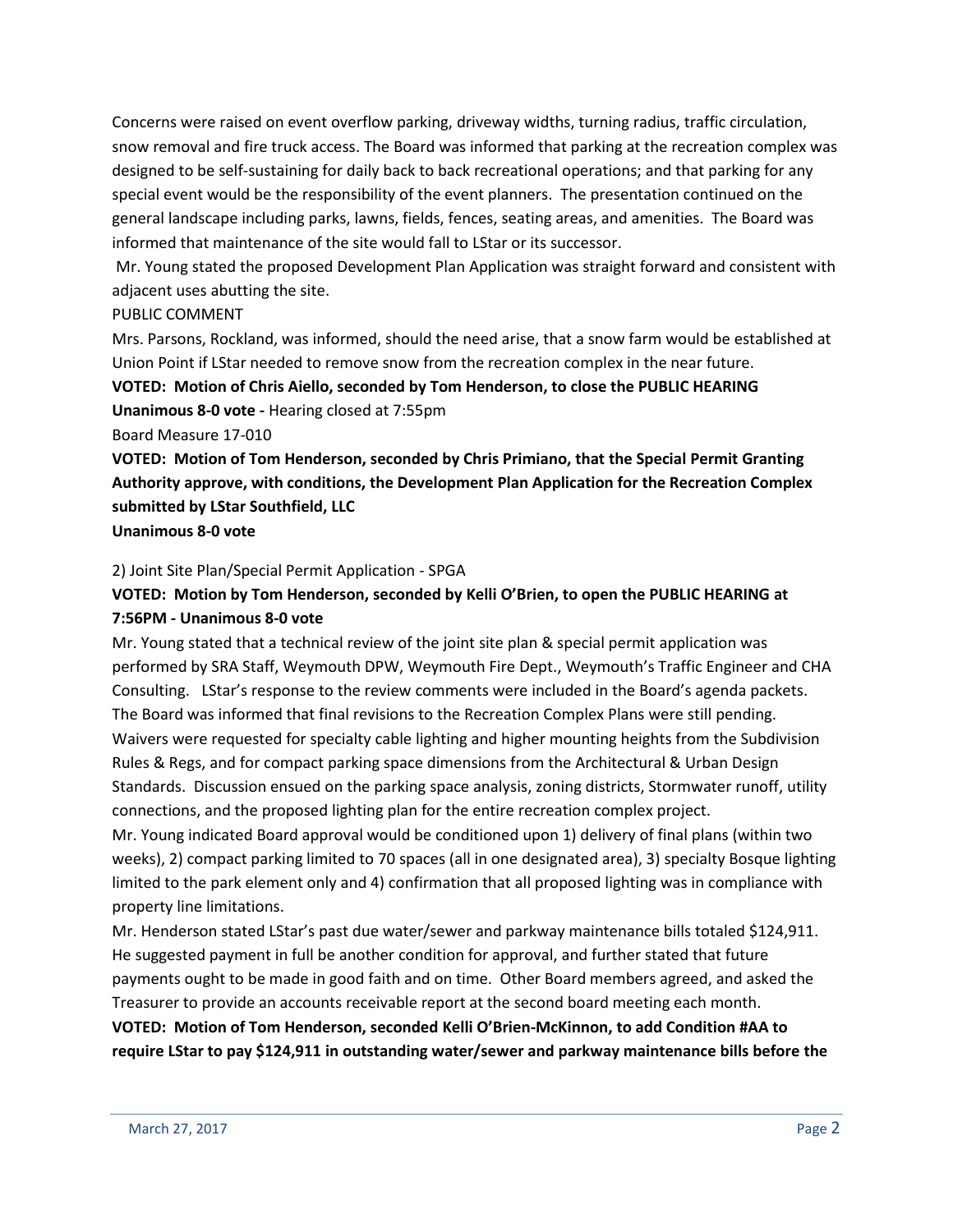# **Site Plan Special Permit Decision is released**

## **Unanimous 8-0 vote**

## PUBLIC COMMENT

Mr. Galluzzo, East Bridgewater, stated that Host Community access to the Recreation Complex should be provided as previously promised.

**VOTED: Motion of Chris Aiello, seconded by Kelli O'Brien-McKinnon to close the PUBLIC HEARING Unanimous 8-0 vote -** Hearing closed at 8:24pm

Board Measure 17-011

**VOTED: Motion of Tom Henderson, seconded by Chris Aiello, that the Special Permit Granting Authority approve, with conditions, the Joint Site Plan and Special Permit Application submitted by LStar Southfield, LLC for the Recreation Complex project; and to waive the following section of the Subdivision Rules and Regulations: Section 3.5 (D)(3)(c)(bullet #'s 2 and 3) and the following section of the Architectural and Urban Design Standards and Guidelines: Section 7.3 (1)(a). Unanimous 8-0 vote**

Conservation Commission

PUBLIC HEARING – Notice of Intent on LStar's Recreation Complex Plan

## **VOTED: Motion of Tom Henderson, seconded by Chris Aiello, to open the PUBLIC HEARING at 8:28pm Unanimous 8-0 vote**

Mr. Crouch, VHB, identified the wetland buffer zone impacts within the work site of the proposed Recreation Complex project, and noted for the most part, that work would be outside jurisdiction. A lengthy discussion ensued on gravel wetland storm water treatment systems.

Mr. Ivas noted that one of the proposed conditions required submittal of detailed plans of this new wetland management concept, to be inspected and discussed at the preconstruction conference. Mr. Crouch noted that MassDOT highway division has implemented gravel wetland systems in some areas. Ms. White, DEP Independent Observer, was informed that no deicing chemicals or snow storage would impact any critical areas of the Old Swamp River basin.

#### PUBLIC COMMENT

Mrs. Parsons, Rockland, was informed that the gravel wetland system had a high TSS removal rate (80%) if it included a forebay.

# **VOTED: Motion of Chris Primiano, seconded by Pat O'Leary, to close the PUBLIC HEARING Unanimous 8-0 vote -** Hearing closed at 8:40pm

**VOTED: Motion of Tom Henderson, seconded by Chris Aiello, to amend the Order of Conditions #28 to include a snow removal and deicing management plan - Unanimous 8-0 vote**

Board Measure 17-012

**VOTED Motion of Tom Henderson, seconded by Kelli O'Brien-McKinnon, that the Conservation Commission approves the Notice of Intent for LStar's Recreation Complex (DEP File # SE081-1192) and to issue an Order of Conditions, as amended.**

**Unanimous 8-0 vote**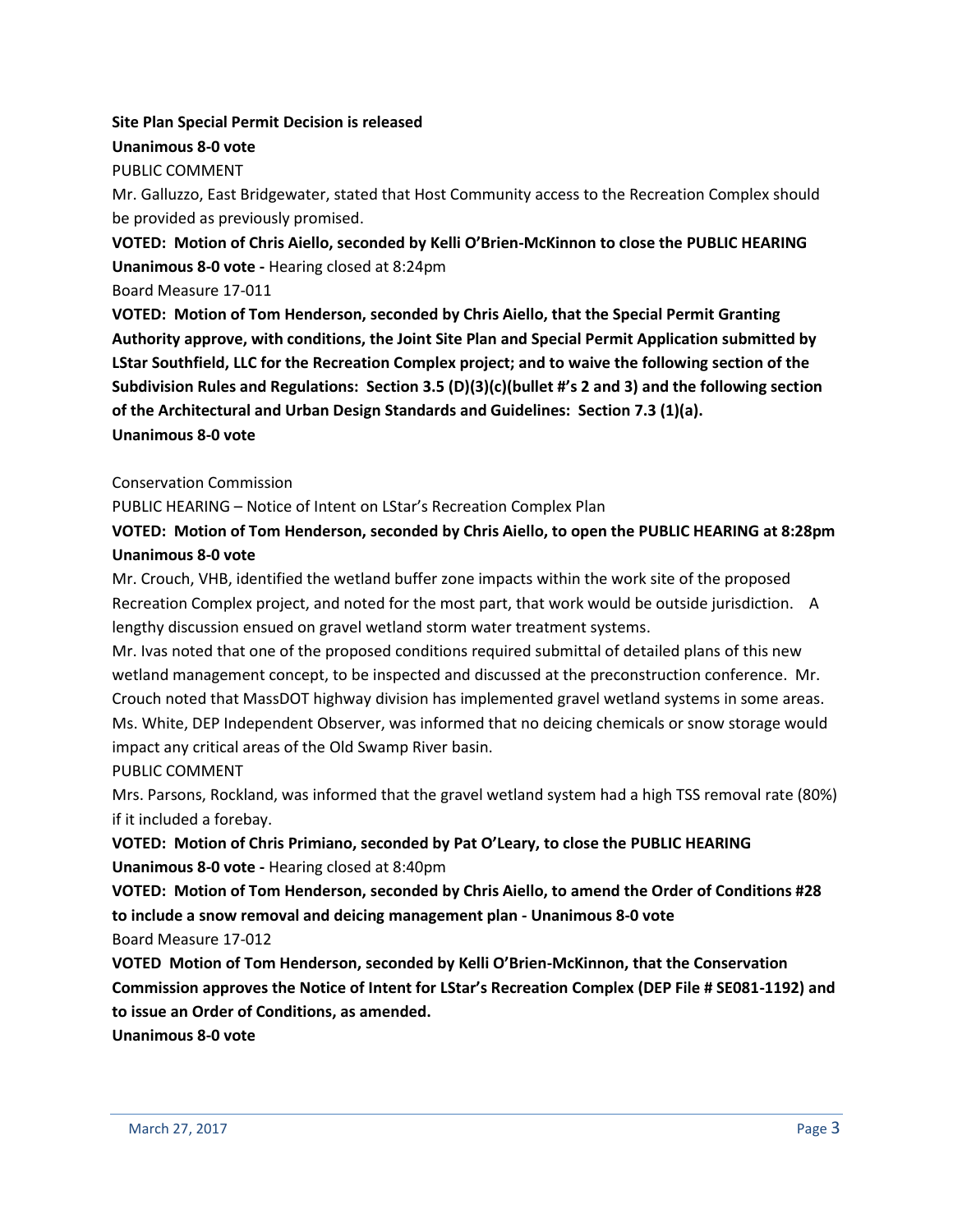#### LIFOC Alterations Request – Hangar 2

Mr. Young noted LStar planned to complete the abatement of Hangar 2 in preparation for future renovations. The Board reviewed a Proposed Alterations Request and Certification Form to be submitted as required to NAVY.

Board Measure 17-009

# **VOTED: Motion of Lyndsey Kruzer, seconded by Chris Aiello, that the Board of Directors approve the proposed Alterations Request to the NAVY for LStar's proposed abatement of Hangar 2 Unanimous 8-0 vote**

Phase 1A Definitive Subdivision Plan Performance Bond Reduction

Mr. Young provided an update. SRA, LStar & Weymouth have all inspected the areas in question and are developing a current punch list and cost estimate for future consideration.

# **VOTED: Motion of Tom Henderson, seconded by Chris Aiello, to continue the Board's consideration of a Performance Bond Reduction to the April 24, 2017 Board meeting**

#### **Unanimous 8-0 vote**

SRA Operations Proposal

Mr. Primiano reported the Operations group engaged Galvin & Galvin for opinions on SRA needs for the project.

#### Status Reports

Master Plan – no update at this time

Agreements – Ms. Kruzer noted progress made in DDA negotiations, and that votes would be

forthcoming to the whole Board on the escrow account and excess bond proceeds.

Infrastructure/Construction – no update at this time

Parkway/NAVY – no update at this time

Staff – Mr. Young informed the Board of upcoming public hearings and that the Greystar Development Plan Application was available on the SRA Website.

Staff – Mr. Bois noted FY16 Audited Financials were available on the SRA website; an Exit Conference with the Auditors was scheduled for the next Board meeting.

LStar – Mr. Murray stated contract services for further street infrastructure development were pending.

#### PUBLIC COMMENTS

Mr. Galluzzo, East Bridgewater, was informed that the rugby field was also a multi-purpose field, and that the structure for Host Town usage was still to be determined.

NEXT MEETING – April 10, 2017

**VOTED: Motion of Chris Aiello, seconded by Tom Henderson, to enter into Executive Session to conduct strategy session in preparation for negotiations with personnel – not to reconvene in open session**

**8-0 roll call vote LeMott, aye, Agnitti, aye, Henderson, aye, O'Brien-McKinnon, aye, Aiello, aye, Kruzer,**